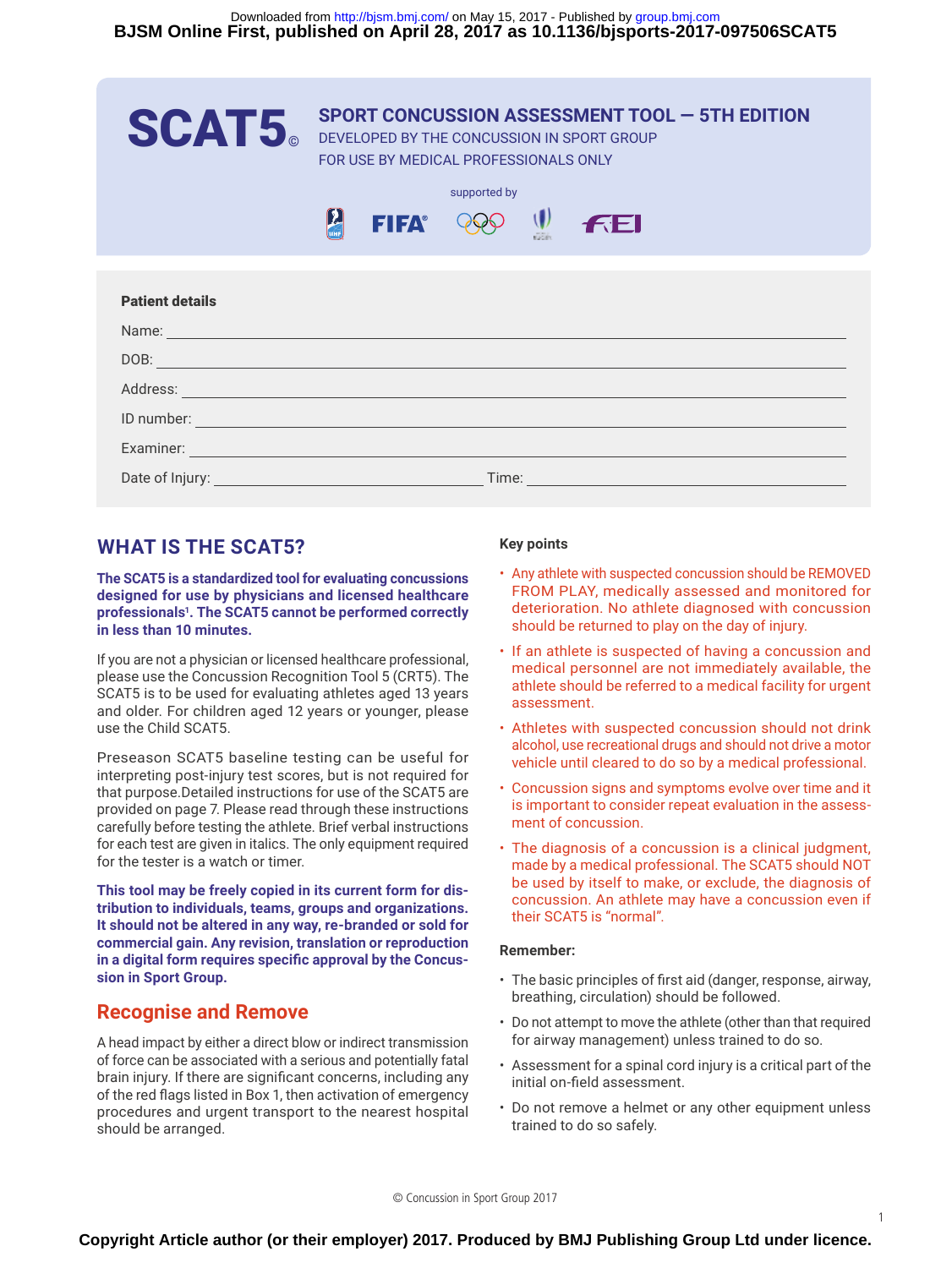## **IMMEDIATE OR ON-FIELD ASSESSMENT**

The following elements should be assessed for all athletes who are suspected of having a concussion prior to proceeding to the neurocognitive assessment and ideally should be done on-field after the first first aid / emergency care priorities are completed.

If any of the "Red Flags" or observable signs are noted after a direct or indirect blow to the head, the athlete should be immediately and safely removed from participation and evaluated by a physician or licensed healthcare professional.

Consideration of transportation to a medical facility should be at the discretion of the physician or licensed healthcare professional.

The GCS is important as a standard measure for all patients and can be done serially if necessary in the event of deterioration in conscious state. The Maddocks questions and cervical spine exam are critical steps of the immediate assessment; however, these do not need to be done serially.

# **STEP 1: RED FLAGS**

## **RED FLAGS:**

- **Neck pain or tenderness**
- **Double vision**

**headache**

- **Weakness or tingling/ burning in arms or legs**
	- **Severe or increasing • Vomiting**
		- **Increasingly restless, agitated or combative**

**• Deteriorating conscious state**

**• Seizure or convulsion • Loss of consciousness**

## **STEP 2: OBSERVABLE SIGNS**

| Observed on Video □<br>Witnessed $\Box$                                                     |   |    |
|---------------------------------------------------------------------------------------------|---|----|
| Lying motionless on the playing surface                                                     | Y | N. |
| Balance / gait difficulties / motor incoordination: stumbling, slow /<br>laboured movements | Y | N  |
| Disorientation or confusion, or an inability to respond appropriately<br>to questions       | Y | N. |
| Blank or vacant look                                                                        | Y | N  |
| Facial injury after head trauma                                                             | Y | N  |

# **STEP 3: MEMORY ASSESSMENT MADDOCKS QUESTIONS2**

*"I am going to ask you a few questions, please listen carefully and give your best effort. First, tell me what happened?"*

#### **Mark Y for correct answer / N for incorrect**

| What venue are we at today?              | Y | N |
|------------------------------------------|---|---|
| Which half is it now?                    | Y | N |
| Who scored last in this match?           | Y | N |
| What team did you play last week / game? | Υ | N |
| Did your team win the last game?         | V | N |

**Note: Appropriate sport-specific questions may be substituted.**

| Name:<br><u> 1989 - Johann Barnett, film fan it ferstjer fan it ferstjer fan it ferstjer fan it ferstjer fan it ferstjer</u> |
|------------------------------------------------------------------------------------------------------------------------------|
| DOB:                                                                                                                         |
|                                                                                                                              |
|                                                                                                                              |
| Examiner:                                                                                                                    |
| Date:                                                                                                                        |

# **STEP 4: EXAMINATION GLASGOW COMA SCALE (GCS)3**

| <b>Time of assessment</b>       |                |                |                 |
|---------------------------------|----------------|----------------|-----------------|
| Date of assessment              |                |                |                 |
| Best eye response (E)           |                |                |                 |
| No eye opening                  | $\mathbf{1}$   | $\overline{1}$ | $\mathbf{1}$    |
| Eye opening in response to pain | $\mathfrak{p}$ | $\mathfrak{D}$ | $\mathfrak{D}$  |
| Eye opening to speech           | 3              | 3              | 3               |
| Eyes opening spontaneously      | $\overline{4}$ | $\overline{4}$ | $\overline{4}$  |
| Best verbal response (V)        |                |                |                 |
| No verbal response              | $\mathbf{1}$   | $\mathbf{1}$   | $\mathbf{1}$    |
| Incomprehensible sounds         | $\mathfrak{p}$ | $\mathfrak{D}$ | $\mathfrak{D}$  |
| Inappropriate words             | 3              | 3              | 3               |
| Confused                        | $\overline{4}$ | $\overline{4}$ | $\overline{4}$  |
| Oriented                        | 5              | 5              | 5               |
| <b>Best motor response (M)</b>  |                |                |                 |
| No motor response               | $\mathbf{1}$   | 1              | $\mathbf{1}$    |
| Extension to pain               | $\overline{2}$ | $\overline{2}$ | $\overline{2}$  |
| Abnormal flexion to pain        | 3              | 3              | 3               |
| Flexion / Withdrawal to pain    | $\overline{4}$ | $\overline{4}$ | $\overline{4}$  |
| Localizes to pain               | $\overline{5}$ | 5              | $5\overline{5}$ |
| Obeys commands                  | 6              | 6              | 6               |
| Glasgow Coma score (E + V + M)  |                |                |                 |

# **CERVICAL SPINE ASSESSMENT**

| Does the athlete report that their neck is pain free at rest?                                         |   | N |
|-------------------------------------------------------------------------------------------------------|---|---|
| If there is NO neck pain at rest, does the athlete have a full<br>range of ACTIVE pain free movement? | V | N |
| Is the limb strength and sensation normal?                                                            |   | N |

## In a patient who is not lucid or fully conscious, a cervical spine injury should be assumed until proven otherwise.

© Concussion in Sport Group 2017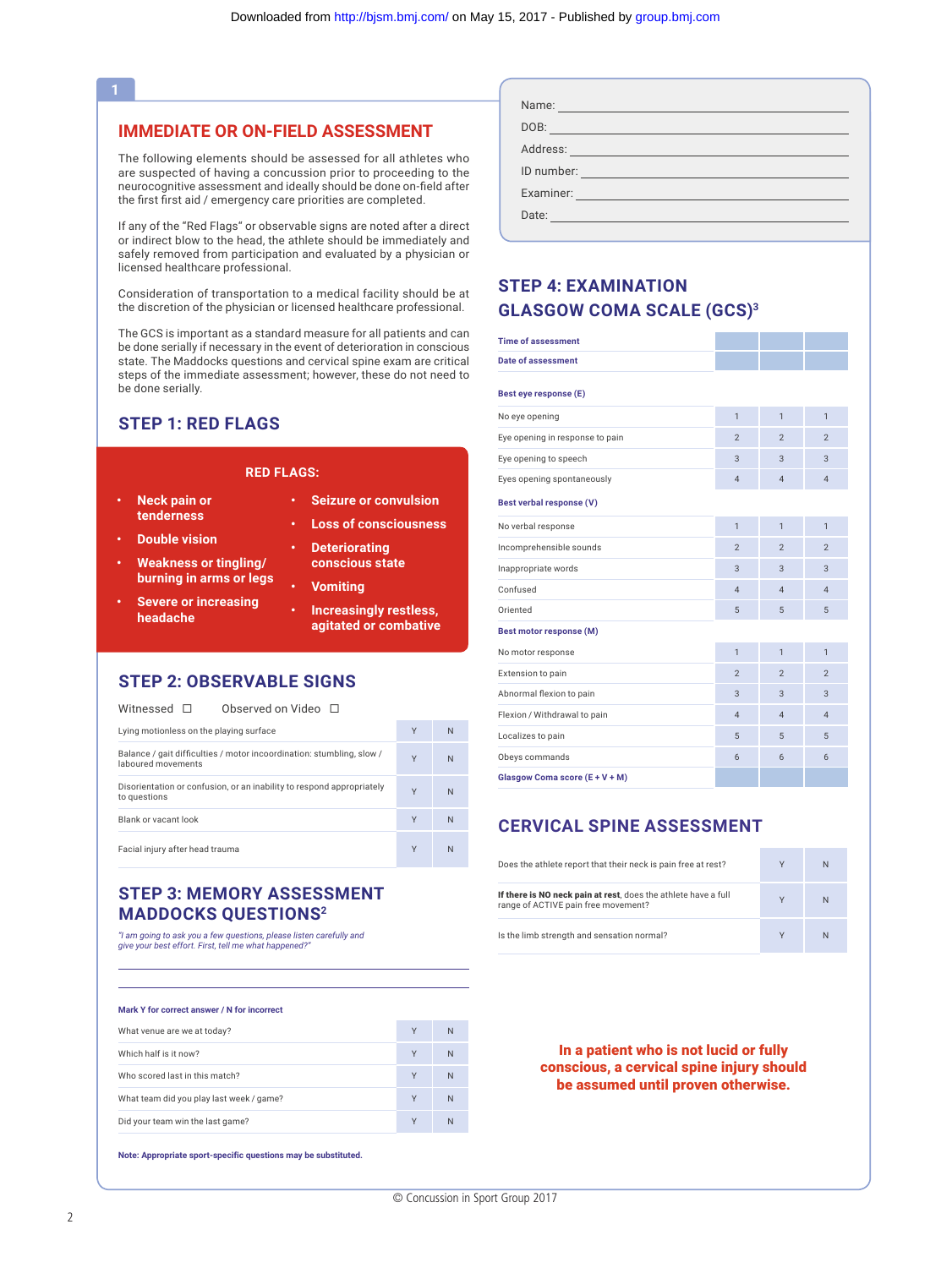## **OFFICE OR OFF-FIELD ASSESSMENT**

Please note that the neurocognitive assessment should be done in a distraction-free environment with the athlete in a resting state.

## **STEP 1: ATHLETE BACKGROUND**

Sport / team / school:

Date / time of injury: \_

Years of education completed:

Age:

Gender: M / F / Other

Dominant hand: left / neither / right

How many diagnosed concussions has the

athlete had in the past?:

When was the most recent concussion?: \_\_

How long was the recovery (time to being cleared to play)

from the most recent concussion?: (days)

## **Has the athlete ever been:**

| Hospitalized for a head injury?                                      | Yes | <b>No</b> |
|----------------------------------------------------------------------|-----|-----------|
| Diagnosed / treated for headache disorder or migraines?              | Yes | <b>No</b> |
| Diagnosed with a learning disability / dyslexia?                     | Yes | <b>No</b> |
| Diagnosed with ADD / ADHD?                                           | Yes | <b>No</b> |
| Diagnosed with depression, anxiety<br>or other psychiatric disorder? | Yes | <b>No</b> |

Current medications? If yes, please list:

| Name:                                                          |
|----------------------------------------------------------------|
| DOB:                                                           |
| Address:<br><u> 1989 - Jan Stein Stein, fransk politiker (</u> |
| ID number:                                                     |
| Examiner:                                                      |
| Date:                                                          |

## **STEP 2: SYMPTOM EVALUATION**

The athlete should be given the symptom form and asked to read this instruction<br>paragraph out loud then complete the symptom scale. For the baseline assessment, *the athlete should rate his/her symptoms based on how he/she typically feels and for the post injury assessment the athlete should rate their symptoms at this point in time.* 

**Please Check:** □ Baseline □ Post-Injury

### **Please hand the form to the athlete**

|                                                                             | none           |                | mild           | moderate |                | severe |        |
|-----------------------------------------------------------------------------|----------------|----------------|----------------|----------|----------------|--------|--------|
| Headache                                                                    | $\overline{0}$ | $\overline{1}$ | $\overline{2}$ | 3        | $\overline{4}$ | 5      | 6      |
| "Pressure in head"                                                          | $\overline{0}$ | $\overline{1}$ | $\overline{2}$ | 3        | $\overline{4}$ | 5      | 6      |
| Neck Pain                                                                   | $\overline{0}$ | $\overline{1}$ | $\overline{2}$ | 3        | $\overline{4}$ | 5      | 6      |
| Nausea or vomiting                                                          | $\overline{0}$ | 1              | $\overline{2}$ | 3        | $\overline{4}$ | 5      | 6      |
| <b>Dizziness</b>                                                            | $\Omega$       | 1              | $\overline{2}$ | 3        | $\overline{4}$ | 5      | 6      |
| <b>Blurred vision</b>                                                       | $\overline{0}$ | 1              | $\overline{2}$ | 3        | $\overline{4}$ | 5      | 6      |
| <b>Balance problems</b>                                                     | $\overline{0}$ | $\overline{1}$ | $\overline{2}$ | 3        | $\overline{4}$ | 5      | 6      |
| Sensitivity to light                                                        | $\overline{0}$ | 1              | $\overline{2}$ | 3        | $\overline{4}$ | 5      | 6      |
| Sensitivity to noise                                                        | 0              | 1              | $\overline{2}$ | 3        | $\overline{4}$ | 5      | 6      |
| Feeling slowed down                                                         | $\overline{0}$ | $\overline{1}$ | $\overline{2}$ | 3        | $\overline{4}$ | 5      | 6      |
| Feeling like "in a fog"                                                     | 0              | $\mathbf{1}$   | $\overline{2}$ | 3        | $\overline{4}$ | 5      | 6      |
| "Don't feel right"                                                          | 0              | $\mathbf{1}$   | $\overline{2}$ | 3        | $\overline{4}$ | 5      | 6      |
| Difficulty concentrating                                                    | $\Omega$       | $\mathbf{1}$   | $\overline{a}$ | 3        | $\overline{4}$ | 5      | 6      |
| Difficulty remembering                                                      | 0              | $\overline{1}$ | $\overline{2}$ | 3        | $\overline{4}$ | 5      | 6      |
| Fatigue or low energy                                                       | 0              | $\mathbf{1}$   | $\overline{2}$ | 3        | $\overline{4}$ | 5      | 6      |
| Confusion                                                                   | 0              | $\mathbf{1}$   | $\mathfrak{p}$ | 3        | $\overline{4}$ | 5      | 6      |
| Drowsiness                                                                  | $\Omega$       | $\mathbf{1}$   | $\overline{2}$ | 3        | $\overline{4}$ | 5      | 6      |
| More emotional                                                              | $\overline{0}$ | $\overline{1}$ | $\overline{2}$ | 3        | $\overline{4}$ | 5      | 6      |
| Irritability                                                                | $\overline{0}$ | $\overline{1}$ | $\overline{2}$ | 3        | $\overline{4}$ | 5      | 6      |
| Sadness                                                                     | 0              | $\overline{1}$ | $\overline{2}$ | 3        | $\overline{4}$ | 5      | 6      |
| Nervous or Anxious                                                          | 0              | 1              | $\overline{2}$ | 3        | $\overline{4}$ | 5      | 6      |
| Trouble falling asleep<br>(if applicable)                                   | $\overline{0}$ | 1              | $\overline{2}$ | 3        | $\overline{4}$ | 5      | 6      |
| Total number of symptoms:                                                   |                |                |                |          |                |        | of 22  |
| Symptom severity score:                                                     |                |                |                |          |                |        | of 132 |
| Do your symptoms get worse with physical activity?                          |                |                |                |          | Y<br>N         |        |        |
| Do your symptoms get worse with mental activity?                            |                |                |                |          |                | Y<br>N |        |
| If 100% is feeling perfectly normal, what<br>percent of normal do you feel? |                |                |                |          |                |        |        |

If not 100%, why?

**Please hand form back to examiner**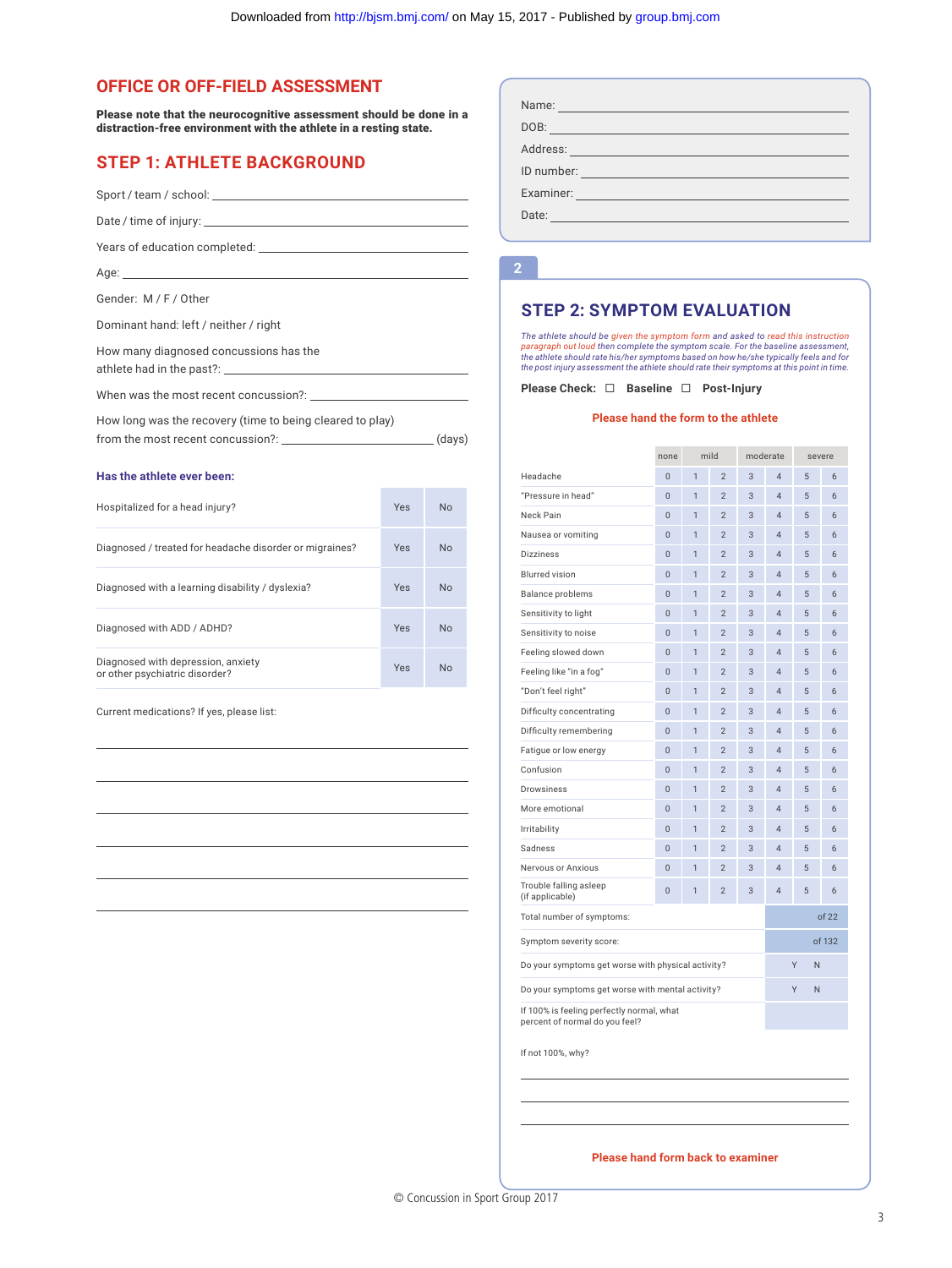**STEP 3: COGNITIVE SCREENING**

**Standardised Assessment of Concussion (SAC)4**

# **ORIENTATION**

| What month is it?                          | $\Omega$ | 1    |
|--------------------------------------------|----------|------|
| What is the date today?                    | $\Omega$ | 1    |
| What is the day of the week?               | $\Omega$ | 1    |
| What year is it?                           | $\Omega$ |      |
| What time is it right now? (within 1 hour) | $\Omega$ |      |
| <b>Orientation score</b>                   |          | of 5 |

# **IMMEDIATE MEMORY**

The Immediate Memory component can be completed using the traditional 5-word per trial list or optionally using 10-words per trial to minimise any ceiling effect. All 3 trials must be administered irrespective of the number correct on the first trial. Administer at the rate of one word per second.

#### Please choose EITHER the 5 or 10 word list groups and circle the specific word list chosen for this test.

*I am going to test your memory. I will read you a list of words and when I am done, repeat back as many words as you can remember, in any order. For Trials 2 & 3: I am going to repeat the same list again. Repeat back as many words as you can remember in any order, even if you said the word before.*

|   | List<br>Alternate 5 word lists |        |                         |                                    |               |  |  | Score (of 5) |
|---|--------------------------------|--------|-------------------------|------------------------------------|---------------|--|--|--------------|
|   |                                |        | Trial 1 Trial 2 Trial 3 |                                    |               |  |  |              |
| Α | Finger                         | Penny  | Blanket                 | Lemon                              | Insect        |  |  |              |
| B | Candle                         | Paper  | Sugar                   | Sandwich                           | Wagon         |  |  |              |
| C | Baby                           | Monkey | Perfume                 | Sunset                             | Iron          |  |  |              |
| D | Elbow                          | Apple  | Carpet                  | Saddle                             | <b>Bubble</b> |  |  |              |
| E | Jacket                         | Arrow  | Pepper                  | Cotton                             | Movie         |  |  |              |
| F | Dollar                         | Honey  | Mirror                  | Saddle                             | Anchor        |  |  |              |
|   |                                |        |                         | <b>Immediate Memory Score</b>      |               |  |  | of 15        |
|   |                                |        |                         | Time that last trial was completed |               |  |  |              |

| List                               |                               |        | Score (of 10)           |          |               |  |                         |       |
|------------------------------------|-------------------------------|--------|-------------------------|----------|---------------|--|-------------------------|-------|
|                                    |                               |        | Alternate 10 word lists |          |               |  | Trial 1 Trial 2 Trial 3 |       |
| G                                  | Finger                        | Penny  | Blanket                 | Lemon    | Insect        |  |                         |       |
|                                    | Candle                        | Paper  | Sugar                   | Sandwich | Wagon         |  |                         |       |
| Н                                  | Baby                          | Monkey | Perfume                 | Sunset   | Iron          |  |                         |       |
|                                    | Elbow                         | Apple  | Carpet                  | Saddle   | <b>Bubble</b> |  |                         |       |
| ı                                  | Jacket                        | Arrow  | Pepper                  | Cotton   | Movie         |  |                         |       |
|                                    | Dollar                        | Honey  | Mirror                  | Saddle   | Anchor        |  |                         |       |
|                                    | <b>Immediate Memory Score</b> |        |                         |          |               |  |                         | of 30 |
| Time that last trial was completed |                               |        |                         |          |               |  |                         |       |

| Name:      |                                                                            |                                                                                           |  |
|------------|----------------------------------------------------------------------------|-------------------------------------------------------------------------------------------|--|
| DOB:       |                                                                            |                                                                                           |  |
| Address:   |                                                                            | the control of the control of the control of the control of the control of the control of |  |
| ID number: |                                                                            |                                                                                           |  |
| Examiner:  |                                                                            |                                                                                           |  |
| Date:      | the control of the control of the control of the control of the control of |                                                                                           |  |

# **CONCENTRATION**

# **DIGITS BACKWARDS**

Please circle the Digit list chosen (A, B, C, D, E, F). Administer at the rate of one digit per second reading DOWN the selected column.

*I am going to read a string of numbers and when I am done, you repeat them back to me in reverse order of how I read them to you. For example, if I say 7-1-9, you would say 9-1-7.*

| Concentration Number Lists (circle one) |                                       |                         |   |   |                |
|-----------------------------------------|---------------------------------------|-------------------------|---|---|----------------|
| List A                                  | List B                                | List <sub>C</sub>       |   |   |                |
| $4 - 9 - 3$                             | $5 - 2 - 6$                           | $1 - 4 - 2$             | Y | N | $\overline{0}$ |
| $6 - 2 - 9$                             | $4 - 1 - 5$                           | $6 - 5 - 8$             | Y | N | $\mathbf{1}$   |
| $3 - 8 - 1 - 4$                         | $1 - 7 - 9 - 5$                       | $6 - 8 - 3 - 1$         | Y | N | $\Omega$       |
| $3 - 2 - 7 - 9$                         | $4 - 9 - 6 - 8$                       | $3 - 4 - 8 - 1$         | Y | N | $\mathbf{1}$   |
| $6 - 2 - 9 - 7 - 1$                     | $4 - 8 - 5 - 2 - 7$                   | $4 - 9 - 1 - 5 - 3$     | Y | N | $\Omega$       |
| $1 - 5 - 2 - 8 - 6$                     | $6 - 1 - 8 - 4 - 3$                   | $6 - 8 - 2 - 5 - 1$     | Y | N | $\mathbf{1}$   |
|                                         | 7-1-8-4-6-2  8-3-1-9-6-4  3-7-6-5-1-9 |                         | Y | N | $\Omega$       |
| $5 - 3 - 9 - 1 - 4 - 8$                 | 7-2-4-8-5-6                           | $9 - 2 - 6 - 5 - 1 - 4$ | Y | N | $\mathbf{1}$   |
| List D                                  | List E                                | List F                  |   |   |                |
| $7 - 8 - 2$                             | $3 - 8 - 2$                           | $2 - 7 - 1$             | Y | N | $\Omega$       |
| $9 - 2 - 6$                             | $5 - 1 - 8$                           | $4 - 7 - 9$             | Y | N | $\mathbf{1}$   |
| $4 - 1 - 8 - 3$                         | $2 - 7 - 9 - 3$                       | $1 - 6 - 8 - 3$         | Y | N | $\Omega$       |
| $9 - 7 - 2 - 3$                         | $2 - 1 - 6 - 9$                       | $3 - 9 - 2 - 4$         | Y | N | $\mathbf{1}$   |
| $1 - 7 - 9 - 2 - 6$                     | $4 - 1 - 8 - 6 - 9$                   | $2 - 4 - 7 - 5 - 8$     | Y | N | $\overline{0}$ |
| $4 - 1 - 7 - 5 - 2$                     | $9 - 4 - 1 - 7 - 5$                   | $8 - 3 - 9 - 6 - 4$     | Y | N | $\mathbf{1}$   |
|                                         | $2 - 6 - 4 - 8 - 1 - 7$ 6-9-7-3-8-2   | $5 - 8 - 6 - 2 - 4 - 9$ | Y | N | $\Omega$       |
| $8 - 4 - 1 - 9 - 3 - 5$                 | 4-2-7-9-3-8                           | $3 - 1 - 7 - 8 - 2 - 6$ | Y | N | $\mathbf{1}$   |
|                                         |                                       | <b>Digits Score:</b>    |   |   | of 4           |

# **MONTHS IN REVERSE ORDER**

*Now tell me the months of the year in reverse order. Start with the last month and go backward. So you'll say December, November. Go ahead.*

| Dec - Nov - Oct - Sept - Aug - Jul - Jun - May - Apr - Mar - Feb - Jan |      |
|------------------------------------------------------------------------|------|
| <b>Months Score</b>                                                    | of 1 |
| <b>Concentration Total Score (Digits + Months)</b>                     | of 5 |
|                                                                        |      |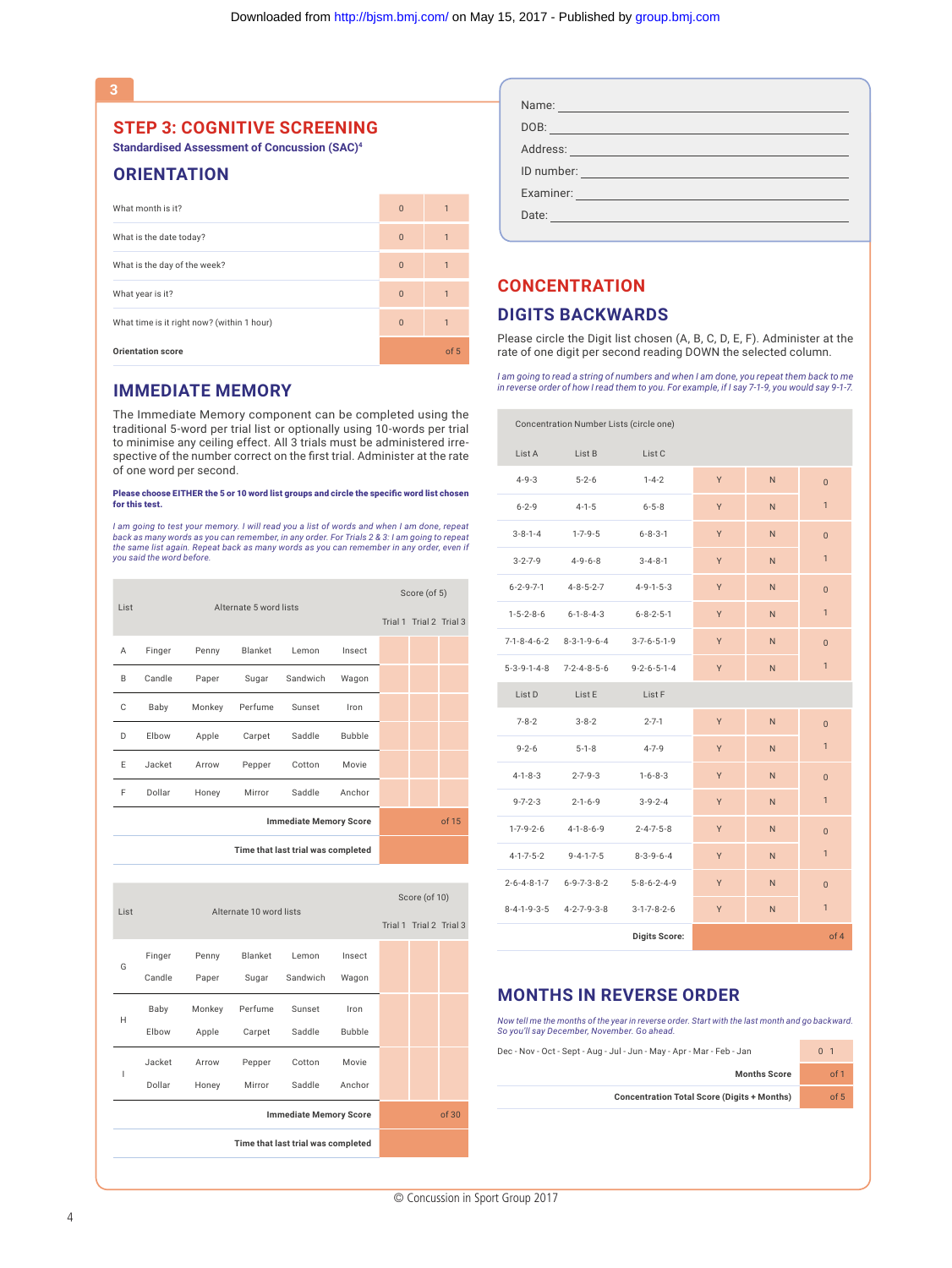#### **4**

## **STEP 4: NEUROLOGICAL SCREEN**

See the instruction sheet (page 7) for details of test administration and scoring of the tests.

| Can the patient read aloud (e.g. symptom check-<br>list) and follow instructions without difficulty?           | Υ | N |
|----------------------------------------------------------------------------------------------------------------|---|---|
| Does the patient have a full range of pain-<br>free PASSIVE cervical spine movement?                           | v | N |
| Without moving their head or neck, can the patient look<br>side-to-side and up-and-down without double vision? | v | N |
| Can the patient perform the finger nose<br>coordination test normally?                                         | v | N |
| Can the patient perform tandem gait normally?                                                                  | v | N |

## **BALANCE EXAMINATION**

## **Modified Balance Error Scoring System (mBESS) testing5**

| Which foot was tested<br>(i.e. which is the non-dominant foot)                              | □ Left<br>$\Box$ Right |       |
|---------------------------------------------------------------------------------------------|------------------------|-------|
| Testing surface (hard floor, field, etc.)<br>Footwear (shoes, barefoot, braces, tape, etc.) |                        |       |
| Condition                                                                                   | Errors                 |       |
| <b>Double leg stance</b>                                                                    |                        | of 10 |
| Single leg stance (non-dominant foot)                                                       |                        | of 10 |
| Tandem stance (non-dominant foot at the back)                                               |                        | of 10 |
| <b>Total Errors</b>                                                                         |                        | of 30 |
|                                                                                             |                        |       |

# Name: DOB: Address: ID number: Examiner: William School and Communication of the Communication of the Communication of the Communication of the Communication of the Communication of the Communication of the Communication of the Communication of the Comm Date:

## **STEP 5: DELAYED RECALL:**

The delayed recall should be performed after 5 minutes have elapsed since the end of the Immediate Recall section. Score 1 pt. for each correct response.

*Do you remember that list of words I read a few times earlier? Tell me as many words from the list as you can remember in any order.*

|                                                                                          | <b>Time Started</b> |      |       |
|------------------------------------------------------------------------------------------|---------------------|------|-------|
| Please record each word correctly recalled. Total score equals number of words recalled. |                     |      |       |
|                                                                                          |                     |      |       |
|                                                                                          |                     |      |       |
| Total number of words recalled accurately:                                               | of 5                | l or | of 10 |

# **STEP 6: DECISION**

|                                    | Date & time of assessment: |                    |                    |
|------------------------------------|----------------------------|--------------------|--------------------|
| Domain                             |                            |                    |                    |
| Symptom<br>number (of 22)          |                            |                    |                    |
| Symptom severity<br>score (of 132) |                            |                    |                    |
| Orientation (of 5)                 |                            |                    |                    |
| Immediate memory                   | of 15<br>of 30             | of 15<br>of 30     | of 15<br>of 30     |
| Concentration (of 5)               |                            |                    |                    |
| Neuro exam                         | Normal<br>Abnormal         | Normal<br>Abnormal | Normal<br>Abnormal |
| Balance errors (of 30)             |                            |                    |                    |
| <b>Delayed Recall</b>              | of 5<br>of 10              | of 5<br>of 10      | of 5<br>of 10      |

| If the athlete is known to you prior to their injury, are they different from their usual self?<br>$\Box$ Yes $\Box$ No $\Box$ Unsure $\Box$ Not Applicable<br>(If different, describe why in the clinical notes section) |
|---------------------------------------------------------------------------------------------------------------------------------------------------------------------------------------------------------------------------|
| <b>Concussion Diagnosed?</b><br>$\Box$ Yes $\Box$ No $\Box$ Unsure $\Box$ Not Applicable                                                                                                                                  |
| If re-testing, has the athlete improved?<br>$\Box$ Yes $\Box$ No $\Box$ Unsure $\Box$ Not Applicable                                                                                                                      |
| I am a physician or licensed healthcare professional and I have personally<br>administered or supervised the administration of this SCAT5.                                                                                |
|                                                                                                                                                                                                                           |
|                                                                                                                                                                                                                           |
| Title <sup>.</sup>                                                                                                                                                                                                        |

Registration number (if applicable):

Date:

**SCORING ON THE SCAT5 SHOULD NOT BE USED AS A STAND-ALONE METHOD TO DIAGNOSE CONCUSSION, MEASURE RECOVERY OR MAKE DECISIONS ABOUT AN ATHLETE'S READINESS TO RETURN TO COMPETITION AFTER CONCUSSION.**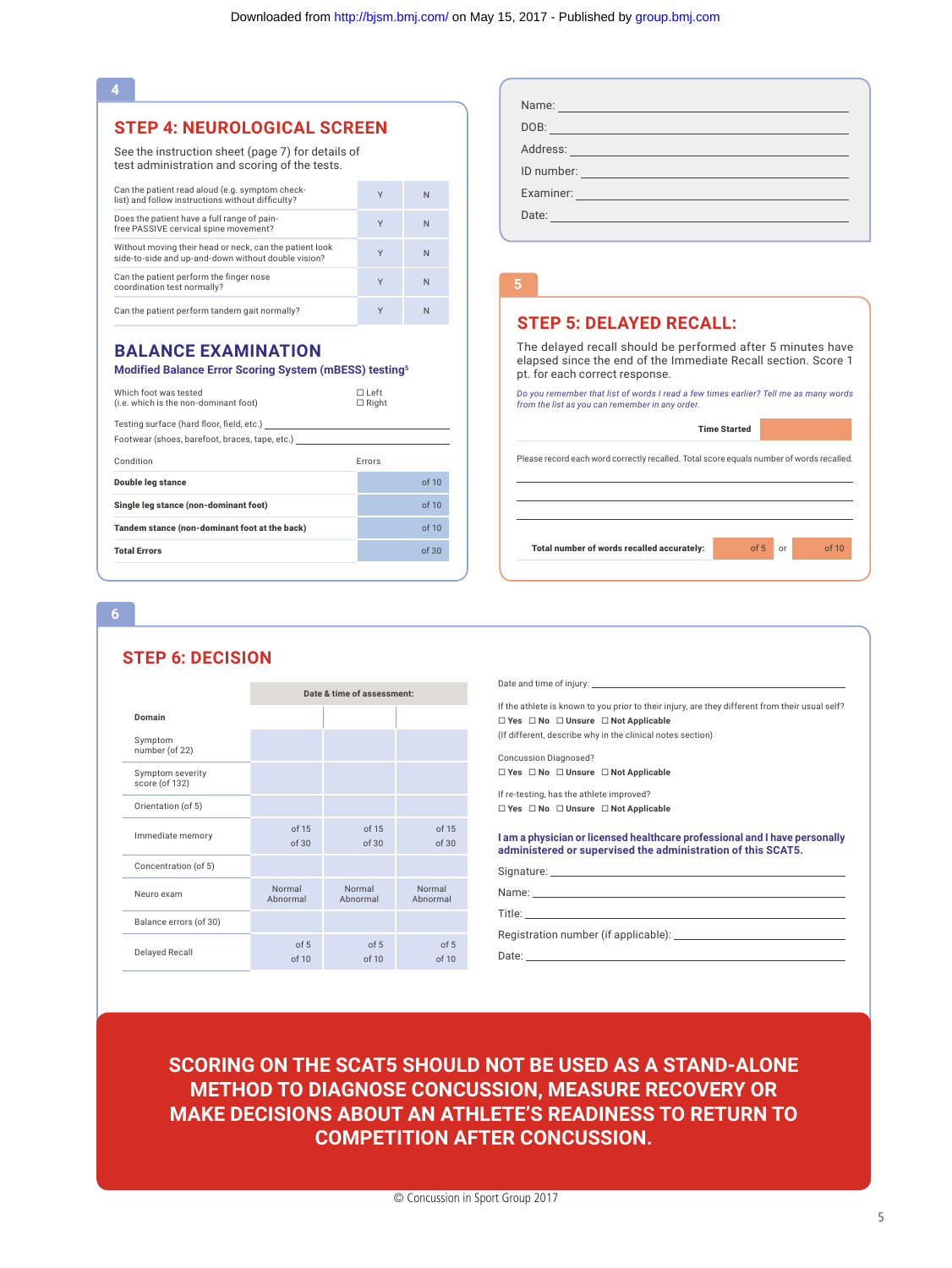| <b>CLINICAL NOTES:</b> |                                                                                                                                                                                                                               |
|------------------------|-------------------------------------------------------------------------------------------------------------------------------------------------------------------------------------------------------------------------------|
|                        | Name: Name: Name: Name: Name: Name: Name: Name: Name: Name: Name: Name: Name: Name: Name: Name: Name: Name: Name: Name: Name: Name: Name: Name: Name: Name: Name: Name: Name: Name: Name: Name: Name: Name: Name: Name: Name: |
|                        |                                                                                                                                                                                                                               |
|                        |                                                                                                                                                                                                                               |
|                        |                                                                                                                                                                                                                               |
|                        |                                                                                                                                                                                                                               |
|                        |                                                                                                                                                                                                                               |
|                        |                                                                                                                                                                                                                               |
|                        |                                                                                                                                                                                                                               |
|                        |                                                                                                                                                                                                                               |
|                        |                                                                                                                                                                                                                               |
|                        |                                                                                                                                                                                                                               |
|                        |                                                                                                                                                                                                                               |
|                        |                                                                                                                                                                                                                               |
|                        |                                                                                                                                                                                                                               |
|                        |                                                                                                                                                                                                                               |
|                        |                                                                                                                                                                                                                               |
|                        |                                                                                                                                                                                                                               |
|                        |                                                                                                                                                                                                                               |
|                        |                                                                                                                                                                                                                               |
|                        |                                                                                                                                                                                                                               |
|                        |                                                                                                                                                                                                                               |
|                        |                                                                                                                                                                                                                               |
|                        |                                                                                                                                                                                                                               |
|                        |                                                                                                                                                                                                                               |
|                        |                                                                                                                                                                                                                               |
|                        |                                                                                                                                                                                                                               |
|                        |                                                                                                                                                                                                                               |
|                        |                                                                                                                                                                                                                               |

# **CONCUSSION INJURY ADVICE**

## **(To be given to the person monitoring the concussed athlete)**

This patient has received an injury to the head. A careful medical examination has been carried out and no sign of any serious complications has been found. Recovery time is variable across individuals and the patient will need monitoring for a further period by a responsible adult. Your treating physician will provide guidance as to this timeframe.

**If you notice any change in behaviour, vomiting, worsening headache, double vision or excessive drowsiness, please telephone your doctor or the nearest hospital emergency department immediately.**

Other important points:

**Initial rest: Limit physical activity to routine daily activities (avoid exercise, training, sports) and limit activities such as school, work, and screen time to a level that does not worsen symptoms.**

- 1) Avoid alcohol
- 2) Avoid prescription or non-prescription drugs without medical supervision. Specifically:
	- a) Avoid sleeping tablets
	- b) Do not use aspirin, anti-inflammatory medication or stronger pain medications such as narcotics
- 3) Do not drive until cleared by a healthcare professional.
- 4) Return to play/sport requires clearance by a healthcare professional.

**Clinic phone number**: Patient's name: Date / time of injury:

Date / time of medical review:

Healthcare Provider:

© Concussion in Sport Group 2017

Contact details or stamp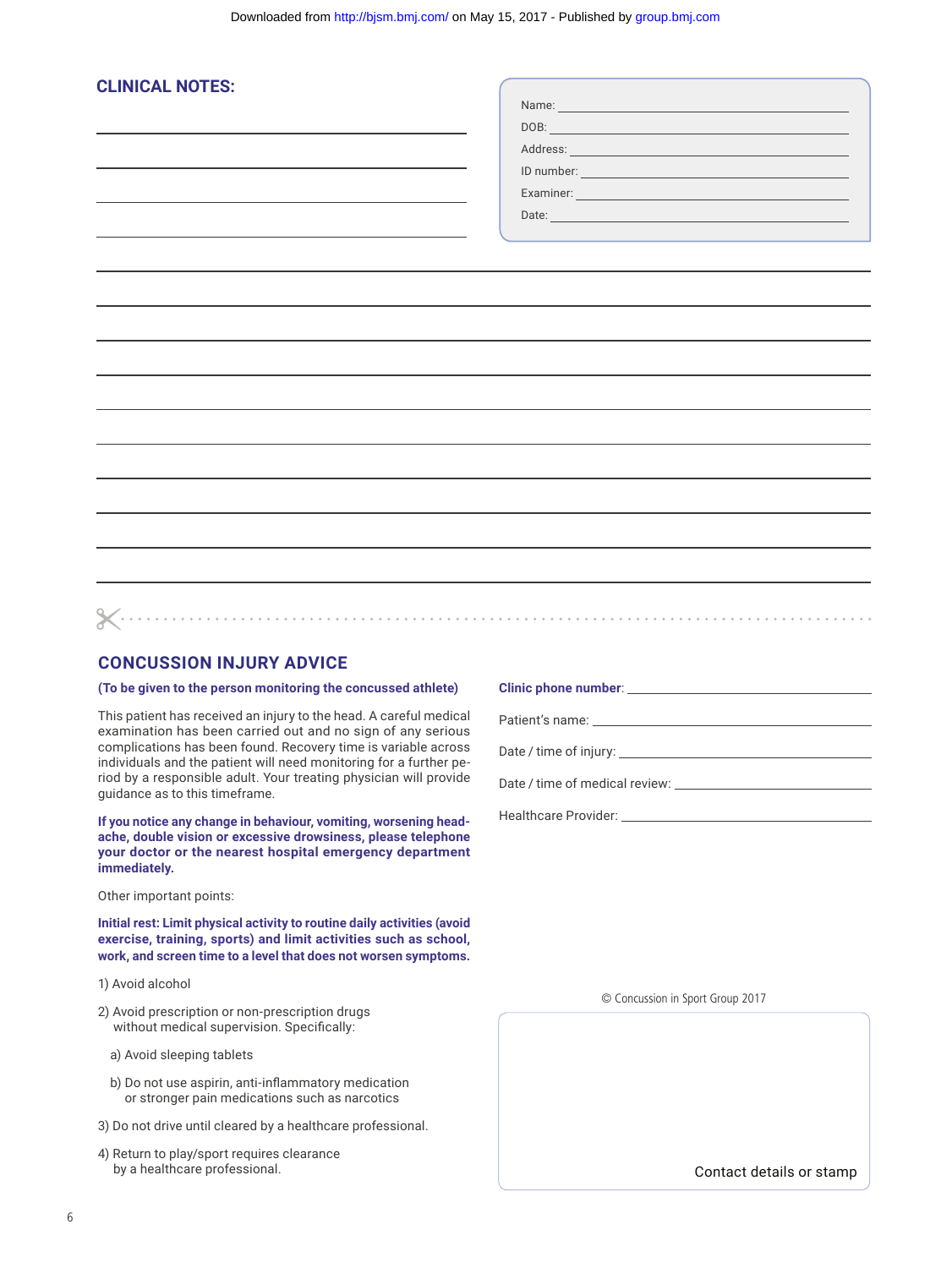## **INSTRUCTIONS**

## **Words in** *Italics* **throughout the SCAT5 are the instructions given to the athlete by the clinician**

### **Symptom Scale**

The time frame for symptoms should be based on the type of test being administered. At baseline it is advantageous to assess how an athlete "typically" feels whereas during the acute/post-acute stage it is best to ask how the athlete feels at the time of testing.

The symptom scale should be completed by the athlete, not by the examiner. In situations where the symptom scale is being completed after exercise, it should be done in a resting state, generally by approximating his/her resting heart rate.

For total number of symptoms, maximum possible is 22 except immediately post injury, if sleep item is omitted, which then creates a maximum of 21.

For Symptom severity score, add all scores in table, maximum possible is 22 x 6 = 132, except immediately post injury if sleep item is omitted, which then creates a maximum of 21x6=126.

## **Immediate Memory**

The Immediate Memory component can be completed using the traditional 5-word per trial list or, optionally, using 10-words per trial. The literature suggests that the Immediate Memory has a notable ceiling effect when a 5-word list is used. In settings where this ceiling is prominent, the examiner may wish to make the task more difficult by incorporating two 5–word groups for a total of 10 words per trial. In this case, the maximum score per trial is 10 with a total trial maximum of 30.

Choose one of the word lists (either 5 or 10). Then perform 3 trials of immediate memory using this list.

Complete all 3 trials regardless of score on previous trials.

*"I am going to test your memory. I will read you a list of words and when I am done, repeat back as many words as you can remember, in any order."* The words must be read at a rate of one word per second.

Trials 2 & 3 MUST be completed regardless of score on trial 1 & 2.

Trials 2 & 3:

*"I am going to repeat the same list again. Repeat back as many words as you can remember in any order, even if you said the word before."*

Score 1 pt. for each correct response. Total score equals sum across all 3 trials. Do NOT inform the athlete that delayed recall will be tested.

#### **Concentration**

## **Digits backward**

Choose one column of digits from lists A, B, C, D, E or F and administer those digits as follows:

Say: *"I am going to read a string of numbers and when I am done, you repeat them back to me in reverse order of how I read them to you. For example, if I say 7-1-9, you would say 9-1-7."* 

Begin with first 3 digit string.

If correct, circle "Y" for correct and go to next string length. If incorrect, circle "N" for the first string length and read trial 2 in the same string length. One point possible for each string length. Stop after incorrect on both trials (2 N's) in a string length. The digits should be read at the rate of one per second.

#### **Months in reverse order**

*"Now tell me the months of the year in reverse order. Start with the last month and go backward. So you'll say December, November ... Go ahead"*

1 pt. for entire sequence correct

### **Delayed Recall**

The delayed recall should be performed after 5 minutes have elapsed since the end of the Immediate Recall section.

*"Do you remember that list of words I read a few times earlier? Tell me as many words from the list as you can remember in any order."* 

Score 1 pt. for each correct response

## **Modified Balance Error Scoring System (mBESS)5 testing**

This balance testing is based on a modified version of the Balance Error Scoring System (BESS)<sup>5</sup>. A timing device is required for this testing.

Each of 20-second trial/stance is scored by counting the number of errors. The examiner will begin counting errors only after the athlete has assumed the proper start position. The modified BESS is calculated by adding one error point for each error during the three 20-second tests. The maximum number of errors for any single condition is 10. If the athlete commits multiple errors simultaneously, only

one error is recorded but the athlete should quickly return to the testing position, and counting should resume once the athlete is set. Athletes that are unable to maintain the testing procedure for a minimum of five seconds at the start are assigned the highest possible score, ten, for that testing condition.

OPTION: For further assessment, the same 3 stances can be performed on a surface of medium density foam (e.g., approximately 50cm x 40cm x 6cm).

#### **Balance testing – types of errors**

| 1. Hands lifted off<br>iliac crest | 3. Step, stumble, or fall                    | 5. Lifting forefoot or heel                  |
|------------------------------------|----------------------------------------------|----------------------------------------------|
| 2. Opening eyes                    | 4. Moving hip into > 30<br>degrees abduction | 6. Remaining out of test<br>position > 5 sec |

*"I am now going to test your balance. Please take your shoes off (if applicable), roll up your pant legs above ankle (if applicable), and remove any ankle taping (if applicable). This test will consist of three twenty second tests with different stances."*

### (a) Double leg stance:

*"The first stance is standing with your feet together with your hands on your hips*  and with your eyes closed. You should try to maintain stability in that position for 20<br>seconds. I will be counting the number of times you move out of this position. I will *start timing when you are set and have closed your eyes."*

#### (b) Single leg stance:

*"If you were to kick a ball, which foot would you use?* [This will be the dominant foot] Now stand on your non-dominant foot. The dominant leg should be held in<br>approximately 30 degrees of hip flexion and 45 degrees of knee flexion. Again, you<br>should try to maintain stability for 20 seconds with your han **eyes closed.** I will be counting the number of times you move out of this position. If *you stumble out of this position, open your eyes and return to the start position and continue balancing. I will start timing when you are set and have closed your eyes."* 

#### (c) Tandem stance:

*"Now stand heel-to-toe with your non-dominant foot in back. Your weight should be evenly distributed across both feet. Again, you should try to maintain stability for 20 seconds with your hands on your hips and your eyes closed. I will be counting the number of times you move out of this position. If you stumble out of this position, open your eyes and return to the start position and continue balancing. I will start timing when you are set and have closed your eyes."*

#### **Tandem Gait**

Participants are instructed to stand with their feet together behind a starting line (the test is best done with footwear removed). Then, they walk in a forward direction as quickly and as accurately as possible along a 38mm wide (sports tape), 3 metre line with an alternate foot heel-to-toe gait ensuring that they approximate their heel and toe on each step. Once they cross the end of the 3m line, they turn 180 degrees and return to the starting point using the same gait. Athletes fail the test if they step off the line, have a separation between their heel and toe, or if they touch or grab the examiner or an object.

#### **Finger to Nose**

"I am going to test your coordination now. Please sit comfortably on the chair with your eyes open and your arm (either right or left) outstretched (shoulder flexed to 90 degrees and elbow and fingers extended), pointing in front of you. When I give a start signal, I would like you to perform five successive finger to nose repetitions using your index finger to touch the tip of the nose, and then return to the starting position, as quickly and as accurately as possible."

## **References**

- **1.** McCrory et al. Consensus Statement On Concussion In Sport The 5th International Conference On Concussion In Sport Held In Berlin, October 2016. British Journal of Sports Medicine 2017 (available at www.bjsm.bmj.com)
- **2.** Maddocks, DL; Dicker, GD; Saling, MM. The assessment of orientation following concussion in athletes. Clinical Journal of Sport Medicine 1995; 5: 32-33
- **3.** Jennett, B., Bond, M. Assessment of outcome after severe brain damage: a practical scale. Lancet 1975; i: 480-484
- **4.** McCrea M. Standardized mental status testing of acute concussion. Clinical Journal of Sport Medicine. 2001; 11: 176-181
- **5.** Guskiewicz KM. Assessment of postural stability following sport-related concussion. Current Sports Medicine Reports. 2003; 2: 24-30

© Concussion in Sport Group 2017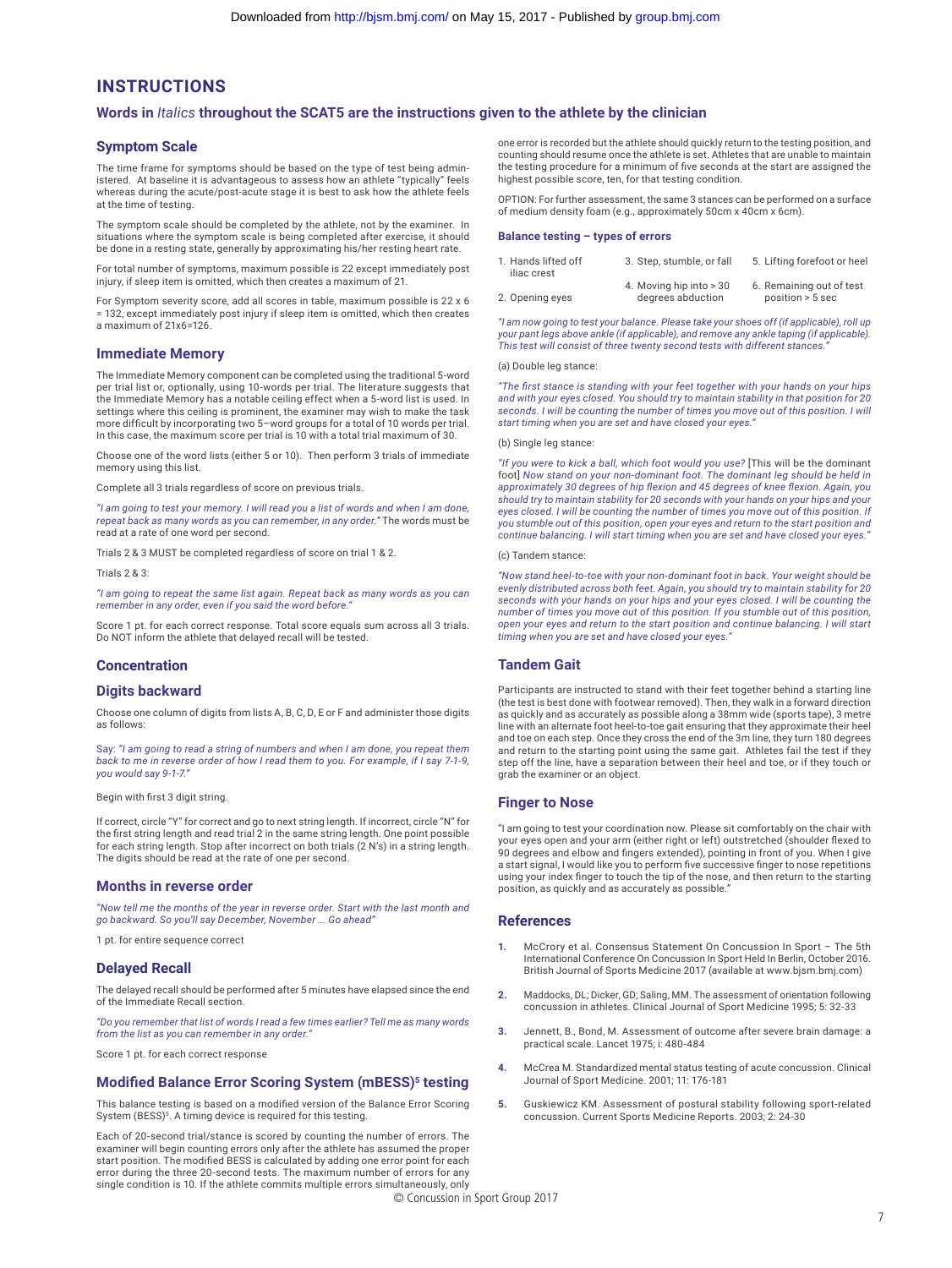## **CONCUSSION INFORMATION**

**Any athlete suspected of having a concussion should be removed from play and seek medical evaluation.**

## **Signs to watch for**

Problems could arise over the first 24-48 hours. The athlete should not be left alone and must go to a hospital at once if they experience:

| • Worsening<br>headache            | • Repeated vomiting              | Weakness or<br>numbness in       |
|------------------------------------|----------------------------------|----------------------------------|
|                                    | • Unusual behaviour              | arms or legs                     |
| Drowsiness or                      | or confusion                     |                                  |
| inability to be<br>awakened        | or irritable                     | • Unsteadiness<br>on their feet. |
|                                    | · Seizures (arms                 |                                  |
| · Inability to<br>recognize people | and legs jerk<br>uncontrollably) | · Slurred speech                 |

**Consult your physician or licensed healthcare professional after a suspected concussion. Remember, it is better to be safe.**

## **Rest & Rehabilitation**

or places

After a concussion, the athlete should have physical rest and relative cognitive rest for a few days to allow their symptoms to improve. In most cases, after no more than a few days of rest, the athlete should gradually increase their daily activity level as long as their symptoms do not worsen. Once the athlete is able to complete their usual daily activities without concussion-related symptoms, the second step of the return to play/sport progression can be started. The athlete should not return to play/sport until their concussion-related symptoms have resolved and the athlete has successfully returned to full school/learning activities.

When returning to play/sport, the athlete should follow a stepwise, **medically managed exercise progression, with increasing amounts of exercise.** For example:

## **Graduated Return to Sport Strategy**

| Exercise step                    | <b>Functional exercise</b><br>at each step                                                        | Goal of each step                                                             |
|----------------------------------|---------------------------------------------------------------------------------------------------|-------------------------------------------------------------------------------|
| 1. Symptom-<br>limited activity  | Daily activities that do<br>not provoke symptoms.                                                 | Gradual reintroduc-<br>tion of work/school<br>activities.                     |
| 2. Light aerobic<br>exercise     | Walking or stationary<br>cycling at slow to medium<br>pace. No resistance<br>training.            | Increase heart rate.                                                          |
| 3. Sport-specific<br>exercise    | Running or skating drills.<br>No head impact activities.                                          | Add movement.                                                                 |
| 4 Non-contact<br>training drills | Harder training drills, e.g.,<br>passing drills. May start<br>progressive resistance<br>training. | Exercise, coor-<br>dination, and<br>increased thinking.                       |
| 5. Full contact<br>practice      | Following medical clear-<br>ance, participate in normal<br>training activities.                   | Restore confi-<br>dence and assess<br>functional skills by<br>coaching staff. |
| 6. Return to<br>play/sport       | Normal game play.                                                                                 |                                                                               |

In this example, it would be typical to have 24 hours (or longer) for each step of the progression. If any symptoms worsen while exercising, the athlete should go back to the previous step. Resistance training should be added only in the later stages (Stage 3 or 4 at the earliest).

**Written clearance should be provided by a healthcare professional before return to play/sport as directed by local laws and regulations.**

## **Graduated Return to School Strategy**

Concussion may affect the ability to learn at school. The athlete may need to miss a few days of school after a concussion. When going back to school, some athletes may need to go back gradually and may need to have some changes made to their schedule so that concussion symptoms do not get worse. If a particular activity makes symptoms worse, then the athlete should stop that activity and rest until symptoms get better. To make sure that the athlete can get back to school without problems, it is important that the healthcare provider, parents, caregivers and teachers talk to each other so that everyone knows what the plan is for the athlete to go back to school.

## **Note: If mental activity does not cause any symptoms, the athlete may be able to skip step 2 and return to school part-time before doing school activities at home first.**

| <b>Mental Activity</b>                                                | Activity at each step                                                                                                                                                                                           | Goal of<br>each step                                                        |
|-----------------------------------------------------------------------|-----------------------------------------------------------------------------------------------------------------------------------------------------------------------------------------------------------------|-----------------------------------------------------------------------------|
| 1. Daily activities<br>that do<br>not give<br>the athlete<br>symptoms | Typical activities that the athlete<br>does during the day as long as<br>they do not increase symptoms<br>(e.g. reading, texting, screen<br>time). Start with 5-15 minutes at<br>a time and gradually build up. | Gradual<br>return to<br>typical<br>activities.                              |
| 2. School<br>activities                                               | Homework, reading or other<br>cognitive activities outside of<br>the classroom.                                                                                                                                 | Increase<br>tolerance<br>to cognitive<br>work                               |
| 3. Return to<br>school<br>part-time                                   | Gradual introduction of school-<br>work. May need to start with<br>a partial school day or with<br>increased breaks during the day.                                                                             | Increase<br>academic<br>activities.                                         |
| 4 Return to<br>school<br>full-time                                    | Gradually progress school<br>activities until a full day can be<br>tolerated.                                                                                                                                   | Return to full<br>academic<br>activities and<br>catch up on<br>missed work. |

If the athlete continues to have symptoms with mental activity, some other accomodations that can help with return to school may include:

- Starting school later, only going for half days, or going only to certain classes • Taking lots of breaks during
- More time to finish assignments/tests
- Quiet room to finish assignments/tests
- Not going to noisy areas like the cafeteria, assembly halls, sporting events, music class, shop class, etc.
- class, homework, tests
- No more than one exam/day
- Shorter assignments
- Repetition/memory cues
- Use of a student helper/tutor
- Reassurance from teachers that the child will be supported while getting better

**The athlete should not go back to sports until they are back to school/ learning, without symptoms getting significantly worse and no longer needing any changes to their schedule.**